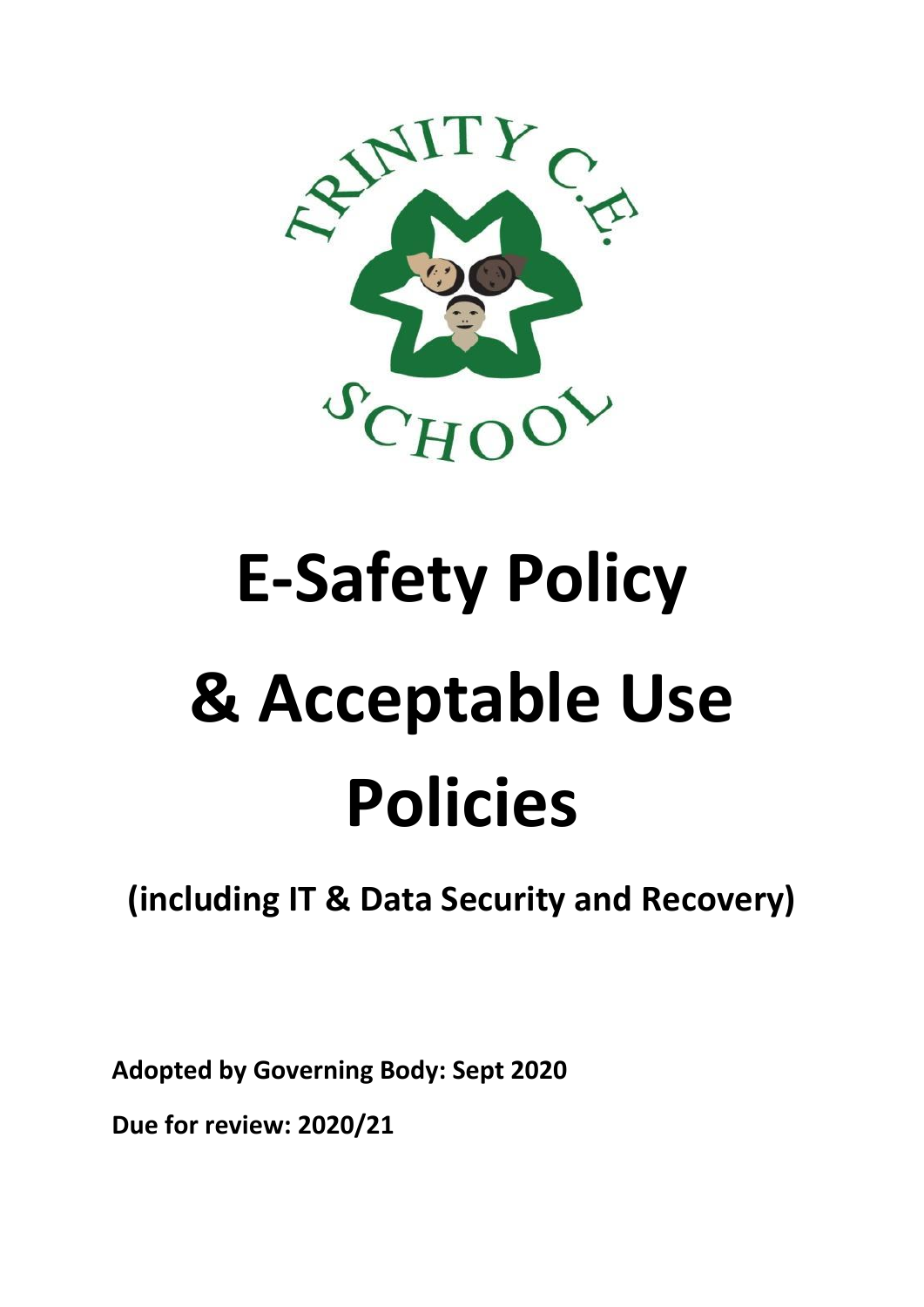# **TRINITY CE PRIMARY SCHOOL**

#### **E-SAFETY POLICY**

#### **Responsibilities**

The member/s of the SLT team responsible for e-safety is John Rowe/Jack Pittaway.

This e-Safety co-ordinator is responsible to the Premises, Security, Health & Safety Committee. They are responsible for delivering staff development and training, recording incidents, reporting any developments and incidents and liaising with the local authority and external agencies to promote e-safety within the school/college community. He/she may also be required to deliver workshops for parents.

#### **Internet use and Acceptable Use Policies (AUPs)**

All members of the school community should agree to an Acceptable Use Policy that is appropriate to their age and role. Examples of the AUPS used can be found in appendix 1.

A copy of the pupil AUP will be sent to parents with a covering letter/reply slip. This can be found in appendix 2

AUP's will be reviewed annually. All AUPs will be stored centrally in case of breaches of the e-safety policy.

The AUP will form part of the first units of work / lessons of Computing for each year group.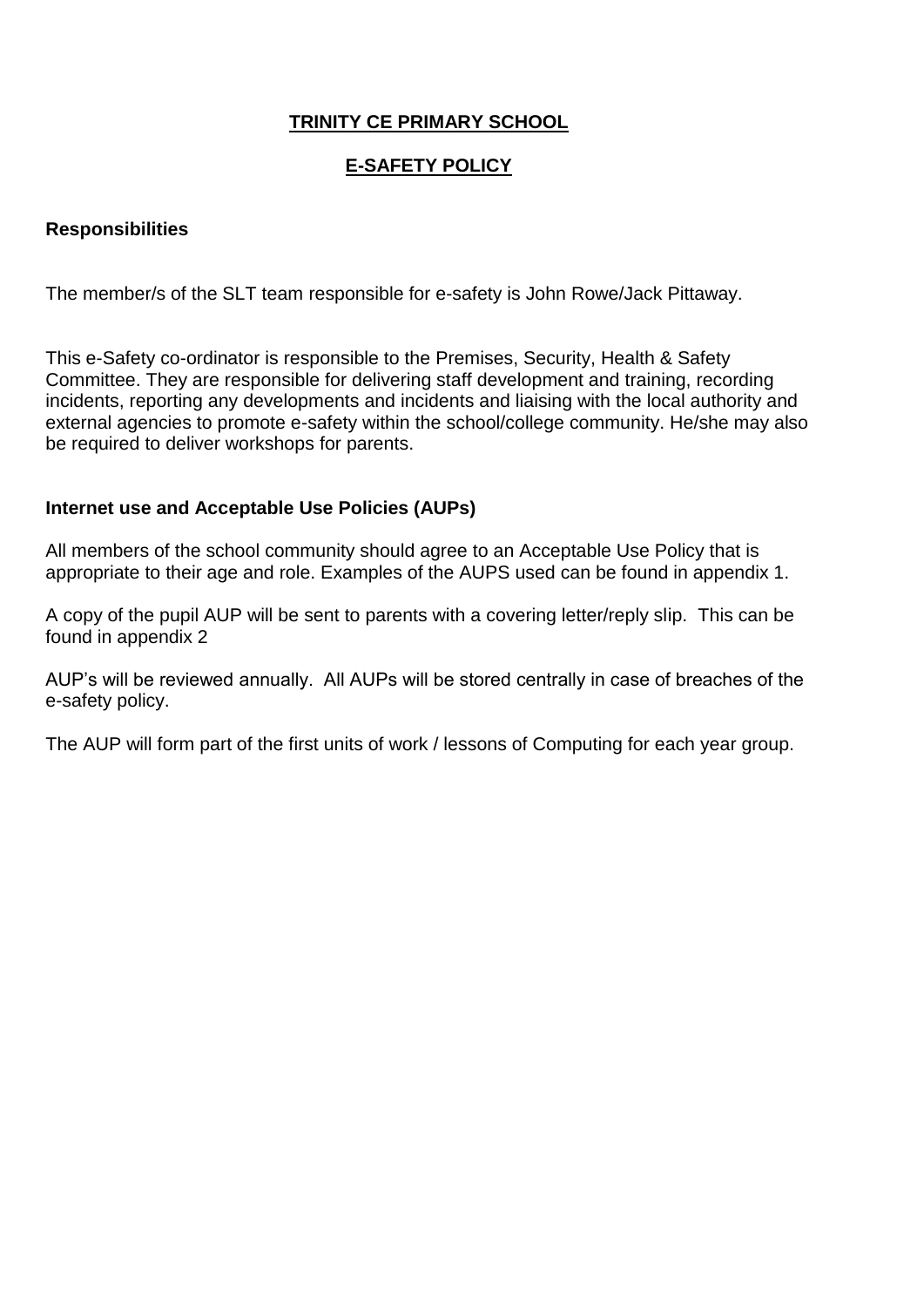# **The Prevent duty**

The Prevent duty is the duty in the Counter-Terrorism and Security Act 2015 on specified authorities (Schools) in the exercise of their functions, to have due regard to the need to prevent people from being drawn into terrorism.

The general risks affecting children and young people may vary from area to area, and according to their age. Schools and childcare providers are in an important position to identify risks within a given local context.

Schools and childcare providers should be aware of the increased risk of online radicalisation, as organisations seek to radicalise young people through the use of social media and the internet.

The statutory guidance makes clear the need for schools to ensure that children are safe from terrorist and extremist material when accessing the internet in schools. Schools should ensure that suitable filtering is in place. More generally, schools have an important role to play in equipping children and young people to stay safe online, both in school and outside. Internet safety will usually be integral to a school's Computing curriculum and can also be embedded in PSHE and RSE Curriculum. General advice and resources for schools on internet safety are available on the UK Safer Internet Centre or CEOP websites. As with other online risks of harm, all staff need to be aware of the risks posed by the online activity of extremist and terrorist groups.

The Prevent duty means that all staff have a duty to be vigilant and where necessary report concerns over use of the internet that includes, for example, the following:

- Internet searches for terms related to extremism
- Visits to extremist websites
- Use of social media to read or post extremist material
- Grooming of individuals

All staff should be aware of the following

- 1. [DfE Prevent duty](https://www.gov.uk/government/uploads/system/uploads/attachment_data/file/439598/prevent-duty-departmental-advice-v6.pdf)
- 2. [DfE briefing note on the use of social media to encourage travel to Syria](https://www.gov.uk/government/uploads/system/uploads/attachment_data/file/440450/How_social_media_is_used_to_encourage_travel_to_Syria_and_Iraq.pdf)  [and Iraq](https://www.gov.uk/government/uploads/system/uploads/attachment_data/file/440450/How_social_media_is_used_to_encourage_travel_to_Syria_and_Iraq.pdf)
- 3. [The Channel Panel](http://course.ncalt.com/Channel_General_Awareness/01/index.html)

The Prevent duty requires a schools monitoring and filtering systems to be fit for purpose.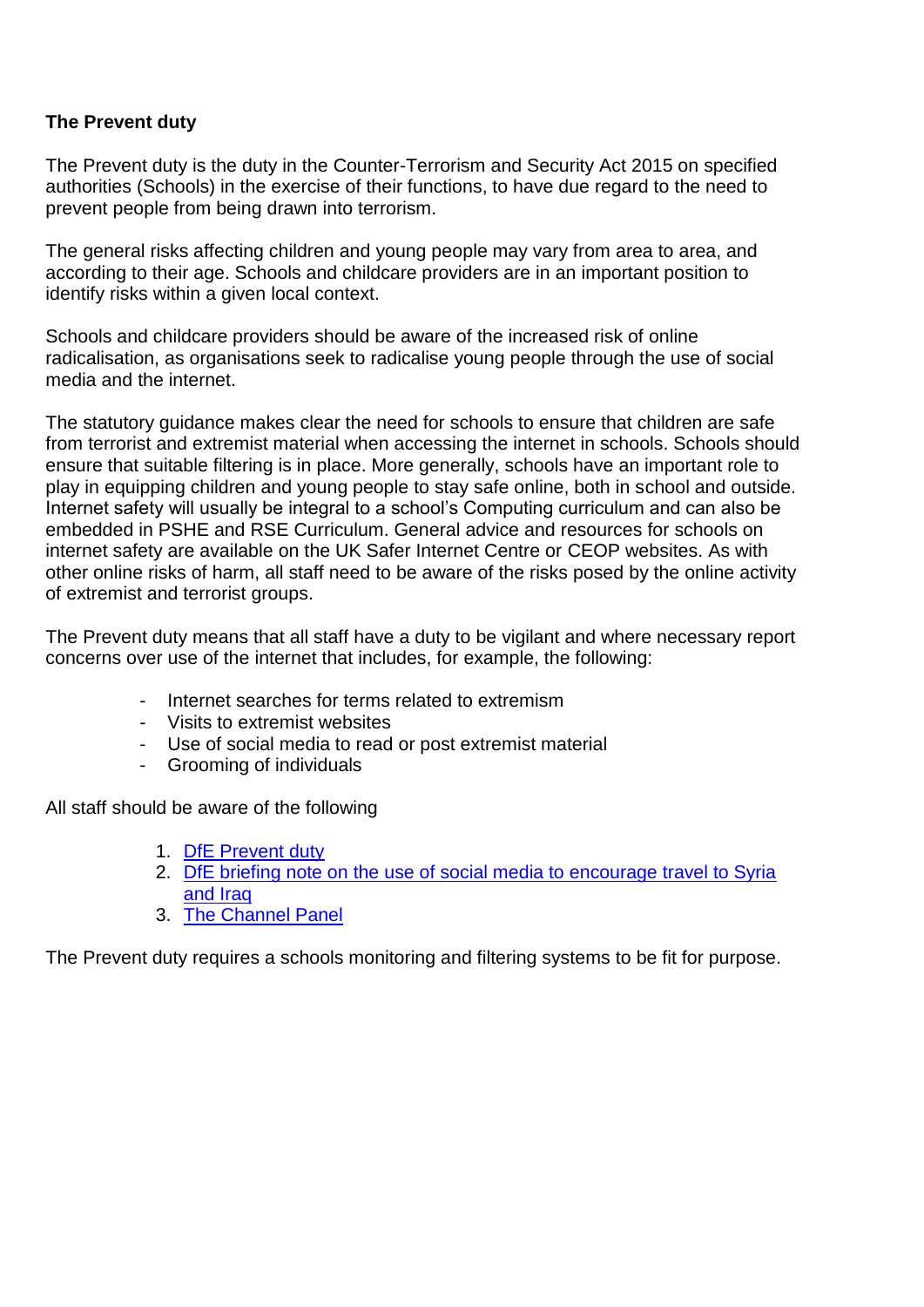#### **Photographs and Video**

The use of photographs and videos is popular in teaching and learning and should be encouraged. However, it is important that consent from parents is gained if videos or photos of pupils are going to be used.

If photos/videos are to be used online, then names of pupils should not be linked to pupils.

Staff must be fully aware of the consent form responses from parents when considering use of images.

This consent is collected when a child joins the school, and updated when necessary.

Staff should always use a school camera to capture images and should not use their personal devices.

Photos taken by the school are subject to the Data Protection Act.

We believe that photographs validate children's experiences and achievements and are a valuable way of recording milestones in a child's life. Parental permission for the different ways in which we use photographs is gained as part of the initial registration at Trinity CE Primary School.

We take a mixture of photos that reflect the pre-school environment, sometimes this will be when children are engrossed in an activity either on their own or with their peers. Children are encouraged to use the camera to take photos of their peers. In order to safeguard children and adults and to maintain privacy, cameras are not to be taken into the toilets by adults or children. All adults whether teachers/practitioners or volunteers at Trinity CE Primary School understand the difference between appropriate and inappropriate sharing of images. All images are kept securely in compliance with the Data Protection Act.

#### **Photos and videos taken by parents/carers.**

Parents and carers are permitted to take photos/videos of their own children in school events. They are requested not to share photos/videos from school events on social networking sites if other pupils appear in the background.

Parents attending school based events will be reminded of their responsibilities in relation to social media verbally and through notices.

The parental letter concerning AUP's includes a paragraph concerning posting photos on social networking sites (see appendix 2)

Photos for personal use such as those taken by parents/carers are not subject to the Data Protection Act.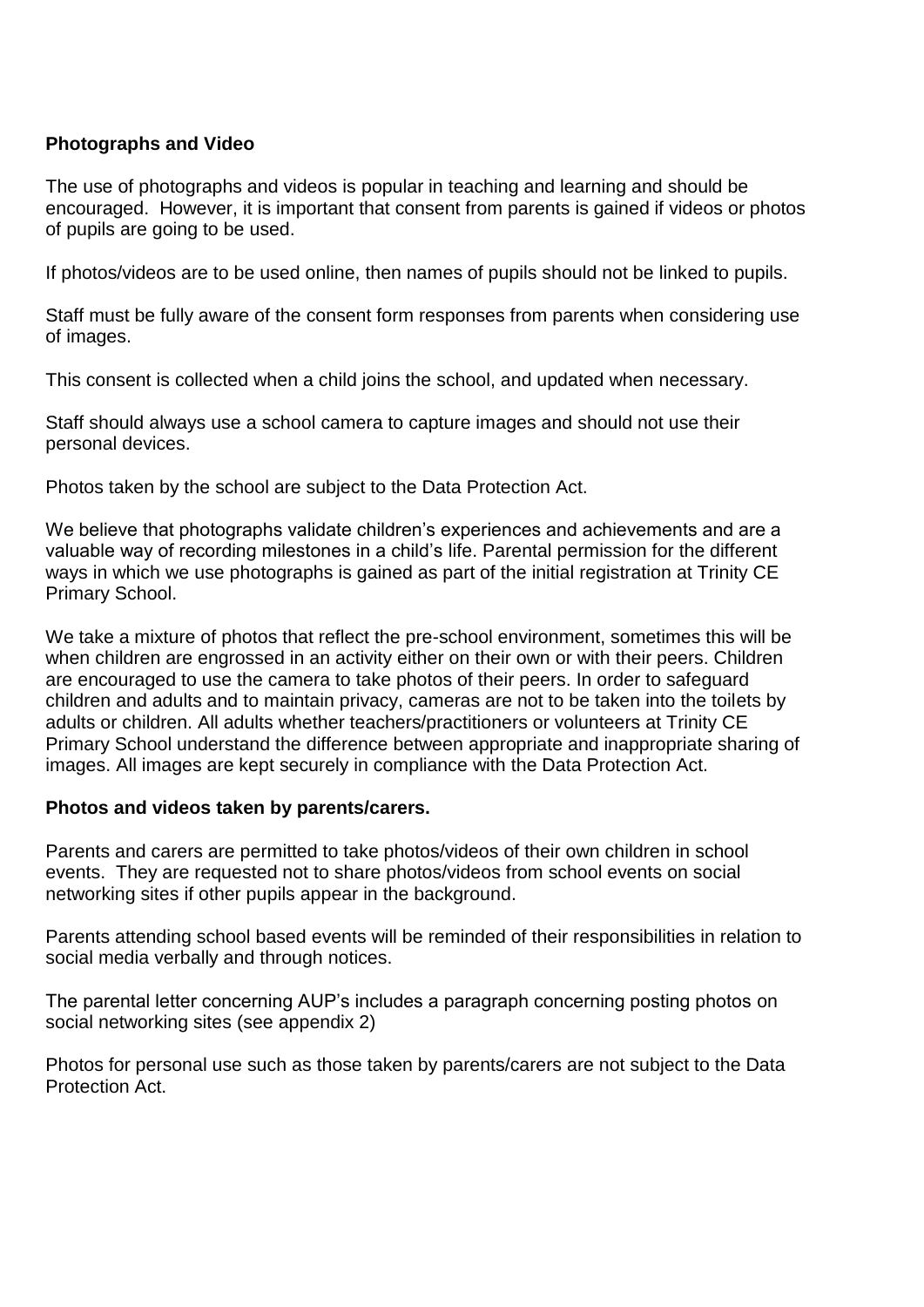#### **Mobile phones and other devices**

Trinity CE Primary School recognises that staff may need to have access to mobile phones on site during the working day. However, there have been a number of queries raised within the local authority and nationally regarding the use of mobile phones and other devices in educational settings.

The concerns are mainly based around these issues:

- Staff being distracted from their work with children
- The use of mobile phones around children
- The inappropriate use of mobile phones

#### Ensuring the Safe and Appropriate Use of Mobile Phones

Trinity CE Primary School allows staff to bring in mobile phones for their own personal use. However, they must be kept securely at all times and are not allowed to be used in the toilets, changing rooms or in the play areas at any time.

If staff fail to follow this guidance, disciplinary action will be taken in accordance to Trinity CE Primary School staff code of conduct. If staff need to make an emergency call, they must do so either in the main or headteacher's office.

Staff must ensure that there is no inappropriate or illegal content on the device.

Mobile phone technology may not be used to take photographs anywhere within the school grounds. There are digital cameras and tablets available within the nursery/school and only these should be used to record visual information within the consent criteria guidelines of the local authority and the school.

Members of staff may only contact a parent/carer on the school approved mobile phone.

Pupils should not use mobile phones within the school grounds and should not bring in a mobile to school at any time.

#### Use of Mobile Phones for Volunteers and Visitors

Upon their initial visit, volunteers and visitors are given information informing them they are not permitted to use mobile phones on the premises. If they wish to make or take an emergency call, they may use either the main or the headteacher's office.

Neither are volunteers or visitors permitted to take photographs or recordings of the children without the headteacher's permission.

Important contact details of the children are kept on the school's mobile phone in case of an emergency.

If a member of staff suspects that a mobile phone has been misused within the school, then it should be confiscated but staff should not 'search' the phone. The incident should be passed directly to SLT who will deal the matter in line with normal school procedures.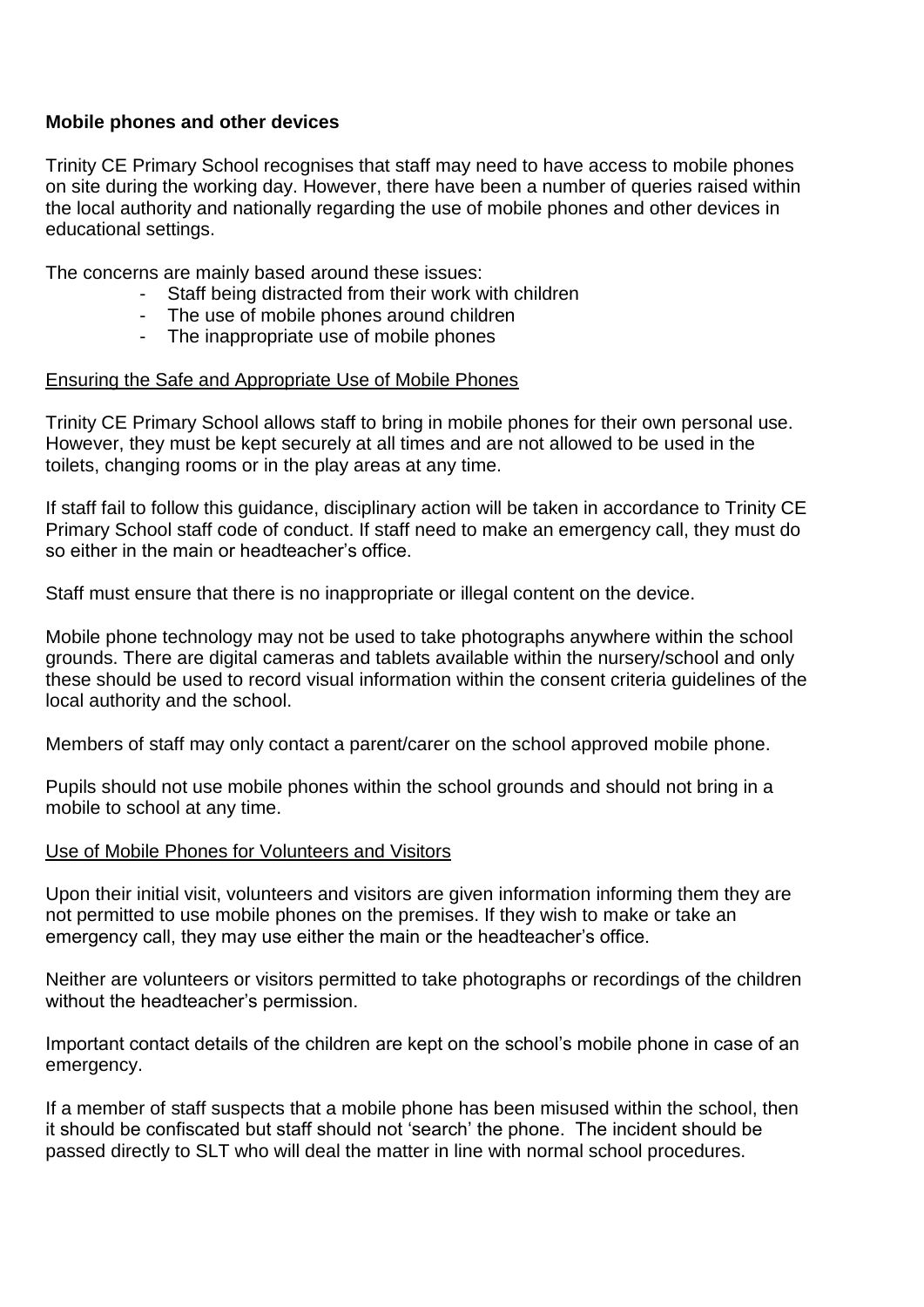#### **Use of e-mails**

Teaching Staff and pupils should only use e-mail addresses that have been issued by the school and the e-mail system should only be used for school related matters. Teaching Staff and pupils are advised to maintain an alternative personal e-mail address for use at home in non-school related matters.

#### **Security and passwords**

Passwords should be changed regularly. The system will inform users when the password is to be changed. Passwords must not be shared. Staff must always 'lock' the PC if they are going to leave it unattended (the picture mute or picture freeze option on a projector will allow an image to remain on the screen and also allow a PC to be 'locked').

All users should be aware that the ICT system is filtered and monitored.

All IT users have their own log-ons.

#### **Data storage**

Only encrypted USB pens are to be used in school.

#### **Reporting**

All breaches of the e-safety policy need to be recorded in the ICT reporting book that is kept in the general office. The details of the user, date and incident should be reported.

Incidents which may lead to child protection issues need to be passed on to the Designated Safeguarding Lead immediately – it is their responsibility to decide on appropriate action; not the class teachers.

Incidents that are of a concern under the Prevent duty should be referred to the Designated Safeguarding Lead immediately who should decide on the necessary actions regarding safeguarding and the Channel Panel.

Incidents which are not child protection issues but may require SLT intervention (e.g. cyberbullying) should be reported to SLT on the same day.

Allegations involving staff should be reported to the Headteacher. If the allegation is one of abuse, then it should be handled according to the DFE document titled 'Dealing with allegations of abuse against teachers and other staff'. If necessary, the local authority's LADO should be informed.

Evidence of incidents must be preserved and retained.

The curriculum will cover how pupils should report incidents (e.g. Ceop button, trusted adult, Childline, etc.)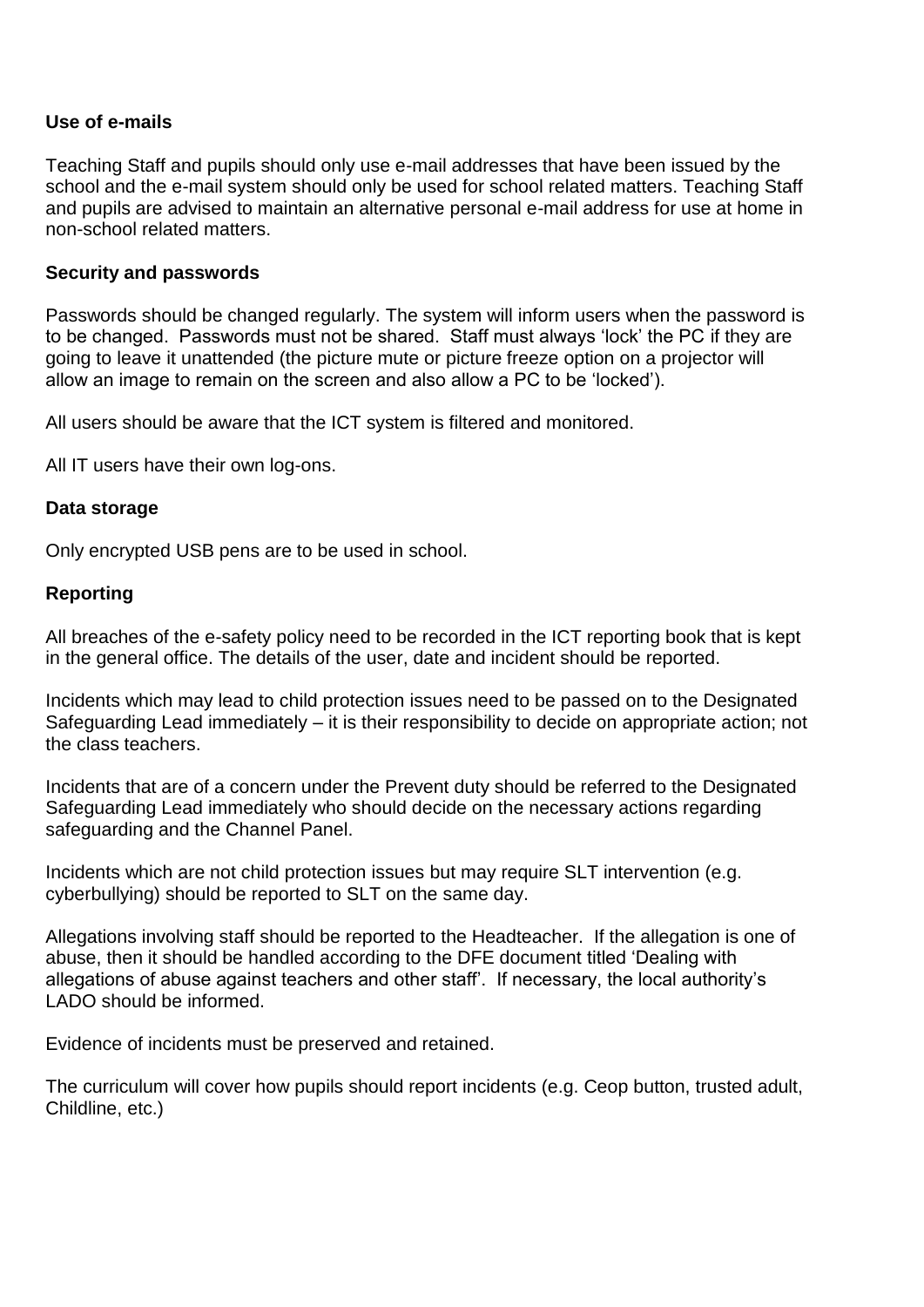#### **IT & Data Security**

All files will be saved on the School Server or secure Cloud location e.g. One Drive or Google Drive which is encrypted and GDPR compliant.

IT security is managed by Shropshire Council who prode web filtering and firewall services as part of their WAN package.

All staff devices containing confidential information and data are encrypted using Microsoft Bitlocker, and password protected.

#### **IT & Data Recovery**

This sets out the procedures that have been put in place in the event of IT failure and data recovery.

#### Internet/Connectivity WiFi Loss:

The contract provider will be contacted when there are internet connectivity issues.

WiFi connectivity is managed by the School's ICT support e.g. Woodlands who would be contacted to explore the issue.

Sophos anti-virus protects all devices and is updated every time the device is used (except chromebooks which have in-built anti-virus protection)

#### Data Recovery:

Every evening, all essential data e.g. SIMS, etc. is backed-up by Shropshire Council's Redstore online back-up. This allows the school to promptly carry out file restoration.

The school has installed an on-site NAS box which backs-up the non-essential data e.g. files and media, etc. every evening which allows the school to recover this promptly in the event of a server malfunction.

An Uninterruptible Power Supply (UPS) is installed on the server to allow it to safely shutdown in the event of a power-cut to minimise the risk of complete failure and data loss.

In the event of a hardware failure on the server, an on-site warranty with the manufacturer is in place to ensure a prompt replacement is installed.

Non-essential data is stored using cloud services e.g. Google Drive which allows data to be backed-up regularly and can be accessed securely from different devices, even in the event of a server failure.

#### Cyber-attacks

In the event of a cyber-attack the following steps should be taken in line with DfE and National Cyber Security Centre (NCSC) recommendations: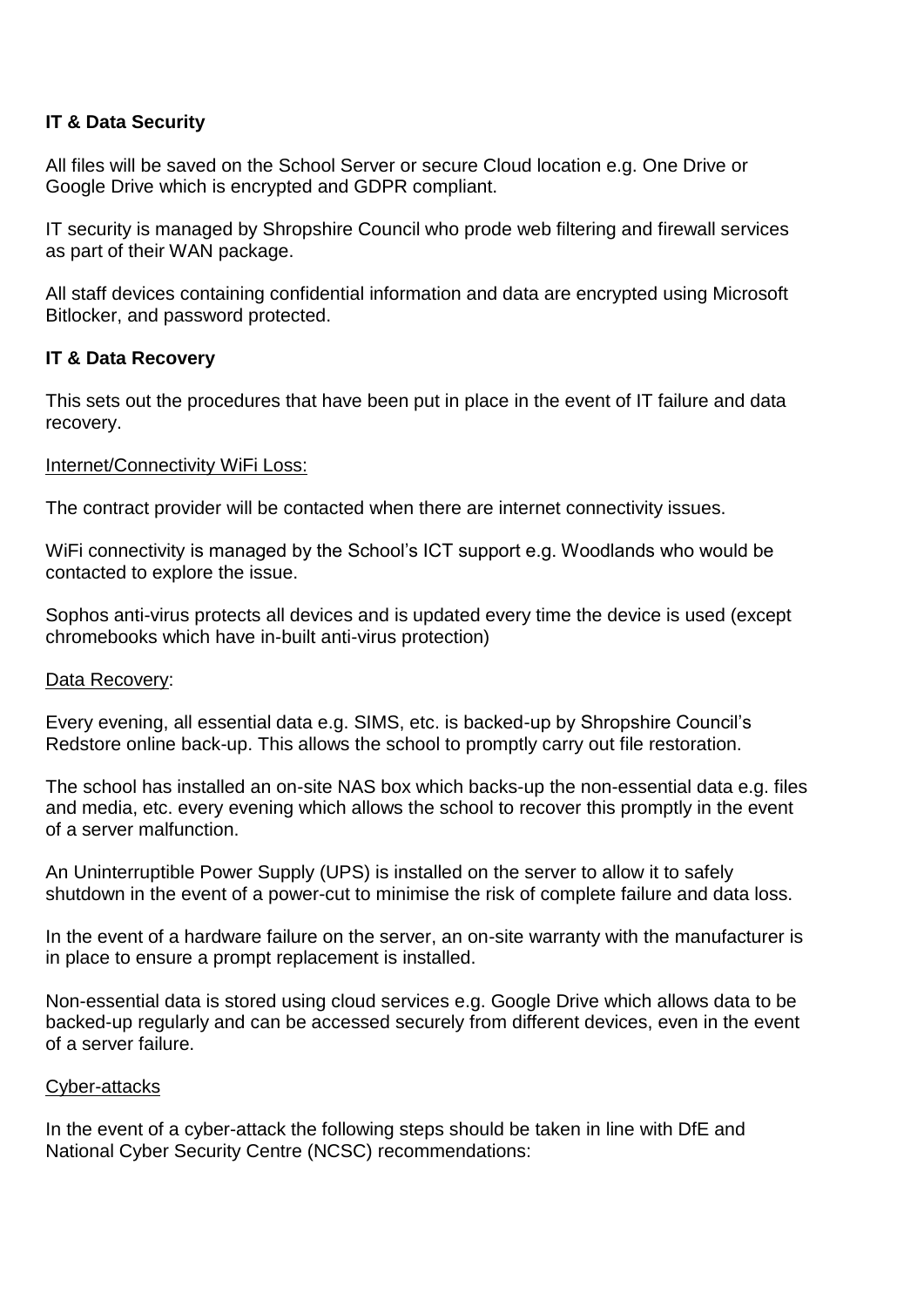- 1. Enact your incident management plan
- 2. Contact the NCSC, via [https://report.ncsc.gov.uk](https://report.ncsc.gov.uk/)
- 3. Contact your local law enforcement and Action Fraud,via <https://www.actionfraud.police.uk/>
- 4. Inform the Department for Education at this address: [sector.securityenquiries@education.gov.uk](mailto:sector.securityenquiries@education.gov.uk)

\*Shropshire Council provide their disaster recovery plan which sets out IT and Data recovery procedures if there is a county-wide IT failure e.g. mass virus.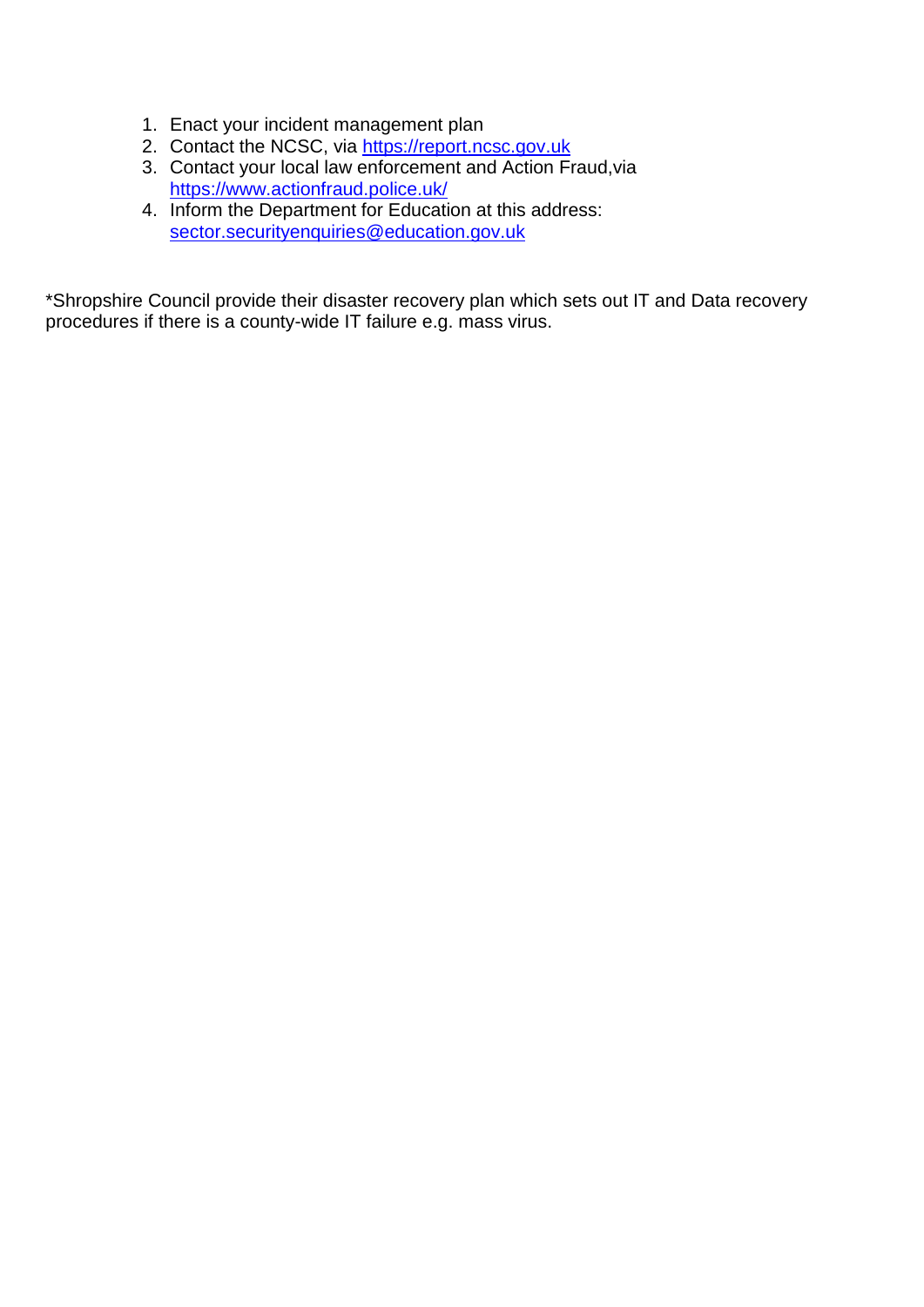# **Infringements and sanctions**

Whenever a student infringes the e-Safety Policy, the final decision on the level of sanction will be at the discretion of the school management.

The following are provided as exemplification only:

Level 1 infringements

- Use of non-educational sites during lessons
- Unauthorised use of email
- Use of unauthorised instant messaging / social networking sites

*[Possible Sanctions: referred to class teacher / e-Safety Coordinator / confiscation of phone]* 

#### Level 2 infringements

- Continued use of non-educational sites during lessons after being warned
- Continued unauthorised use of email after being warned
- Unauthorised use of mobile phone (or other new technologies)
- Continued use of unauthorised instant messaging / social networking sites
- Mis-use of Filesharing software
- Accidentally corrupting or destroying others' data without notifying a member of staff of it
- Accidentally accessing offensive material and not notifying a member of staff of it

#### *[Possible Sanctions: referred to Class teacher/ e-safety Coordinator / removal of Internet access rights for a period / confiscation of phone / contact with parent]*

# Level 3 infringements

- Deliberately corrupting or destroying someone's data, violating privacy of others
- Sending an email or message that is regarded as harassment or of a bullying nature (one-off)
- Deliberately trying to access offensive or pornographic material

*[Possible Sanctions: referred to Class teacher / e-safety Coordinator / Headteacher / removal of Internet rights for a period / contact with parents]* 

# Other safeguarding actions

If inappropriate web material is accessed:

- 1. Ensure appropriate technical support filters block the site
- 2. Inform SSCB/LA as appropriate

# Level 4 infringements

- Continued sending of emails or messages regarded as harassment or of a bullying nature after being warned
- Deliberately accessing, downloading and disseminating any material deemed offensive, obscene, defamatory, racist, homophobic or violent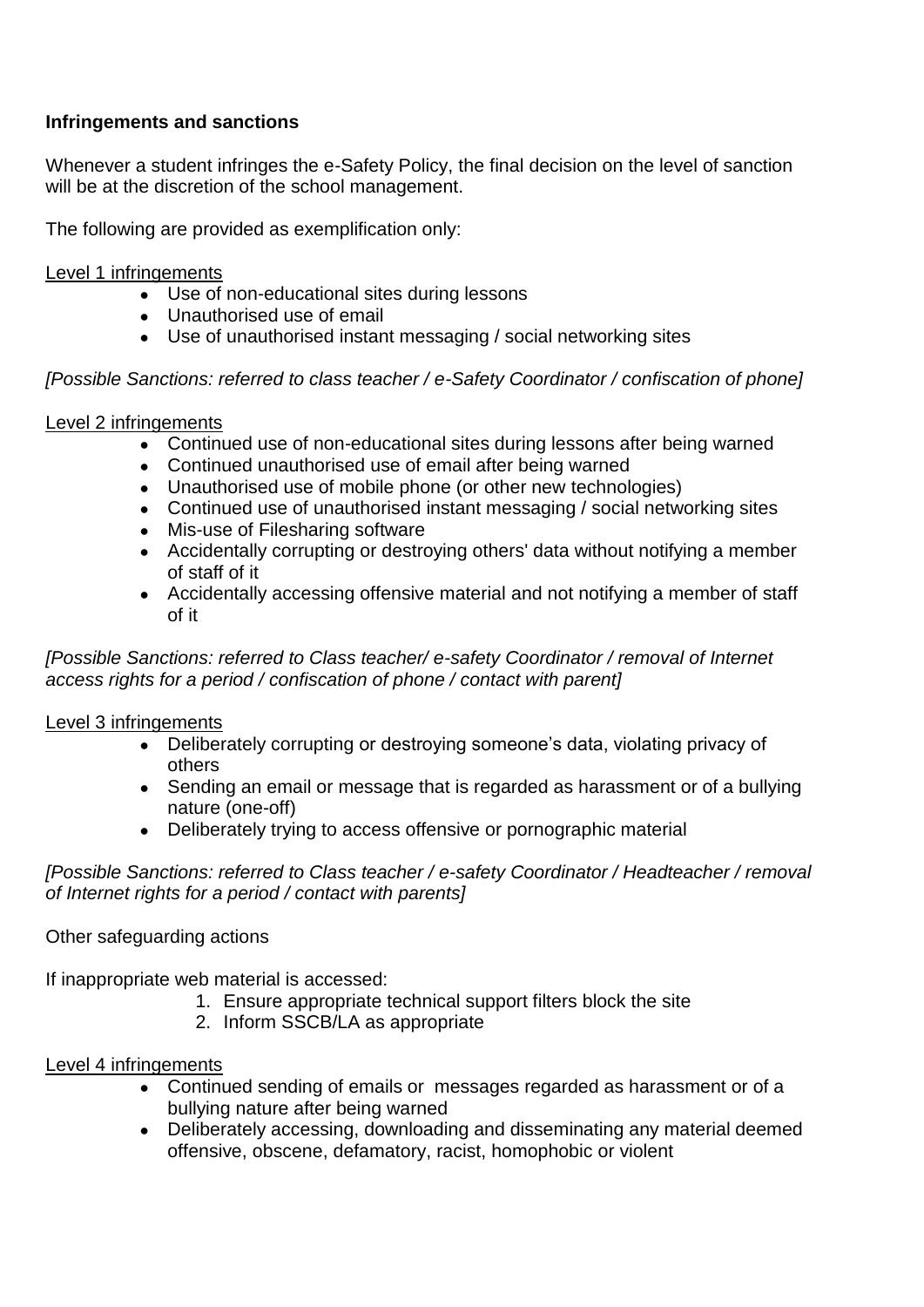- Receipt or transmission of material that infringes the copyright of another person or infringes the conditions of the Data Protection Act, revised 1988
- Bringing the school name into disrepute

*[Possible Sanctions – Referred to Head Teacher / Contact with parents / possible exclusion / refer to Community Police Officer / LA e-safety officer]* 

Other safeguarding actions:

- 1. Secure and preserve any evidence
- 2. Inform the sender's e-mail service provider if a system other than the school system is used.

Pupils are also informed that sanctions can be applied to e-safety incidents that take place out of school if they are related to school.

Schools are likely to involve external support agencies as part of these investigations e.g. an ICT technical support service to investigate equipment and data evidence, the Local Authority Human Resources team.

#### **Rewards**

Whilst recognising the need for sanctions, it is important to balance these with rewards for positive reinforcement. The rewards can take a variety of forms e.g. class commendation for good research skills, certificates for being good cyber citizens, etc. Each class teacher will indicate these opportunities within the provided planning.

# **Social networking**

Pupils are not permitted to use social networking sites within school. See the separate School staff e-safety policy for guidance on staff use of social media.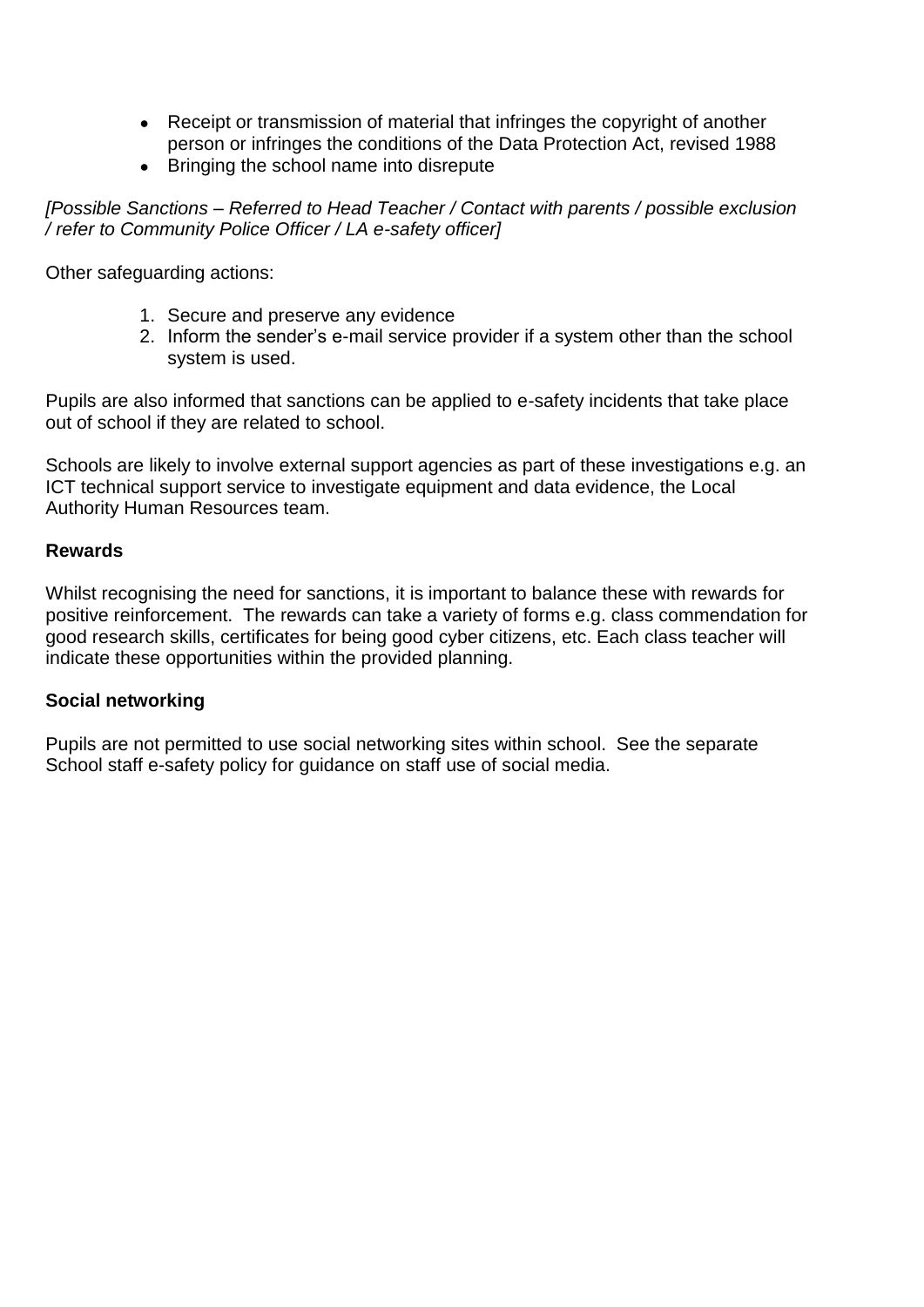# **E-Safety Education**

# **Pupils**

To equip pupils as confident and safe users of ICT the school will undertake to provide:

a). A planned, broad and progressive e-safety education programme that is fully embedded for all children, in all aspects of the curriculum, in all years.

b). Regularly auditing, review and revision of the computing curriculum.

c). E-safety resources that are varied and appropriate and use new technologies to deliver esafety messages in an engaging and relevant manner.

d). Opportunities for pupils to be involved in e-safety education e.g. through peer mentoring, safer schools committee, school council, parent presentations, etc

Additionally,

a). Pupils are taught in all lessons to be critically aware of the materials / content they access on-line and are guided to validate the accuracy of information.

b). There are many opportunities for pupils to develop a good understanding of research skills and the need to avoid plagiarism and uphold copyright regulations.

c). The school actively provides systematic opportunities for pupils / students to develop the skills of safe and discriminating on-line behaviour.

d). Pupils are taught to acknowledge copyright and intellectual property rights in all their work.

# **Staff**

a). A planned programme of formal e-safety training is made available to all staff. Additionally, all staff will have CPD on the Prevent duty.

b). E-safety training is an integral part of Child Protection / Safeguarding training and vice versa.

c). All staff have an up to date awareness of e-safety matters, the current school e-safety policy and practices and child protection / safeguarding procedures.

d). All new staff receive e-safety training as part of their induction programme, ensuring that they fully understand the school e-safety policy and Acceptable Use Policy.

e). Staff are encouraged to undertake additional e-safety training, such as CEOP training or the European Pedagogical ICT Licence (EPICT) E-Safety Certificate.

f). The culture of the school ensures that staff support each other in sharing knowledge and good practice about e-safety.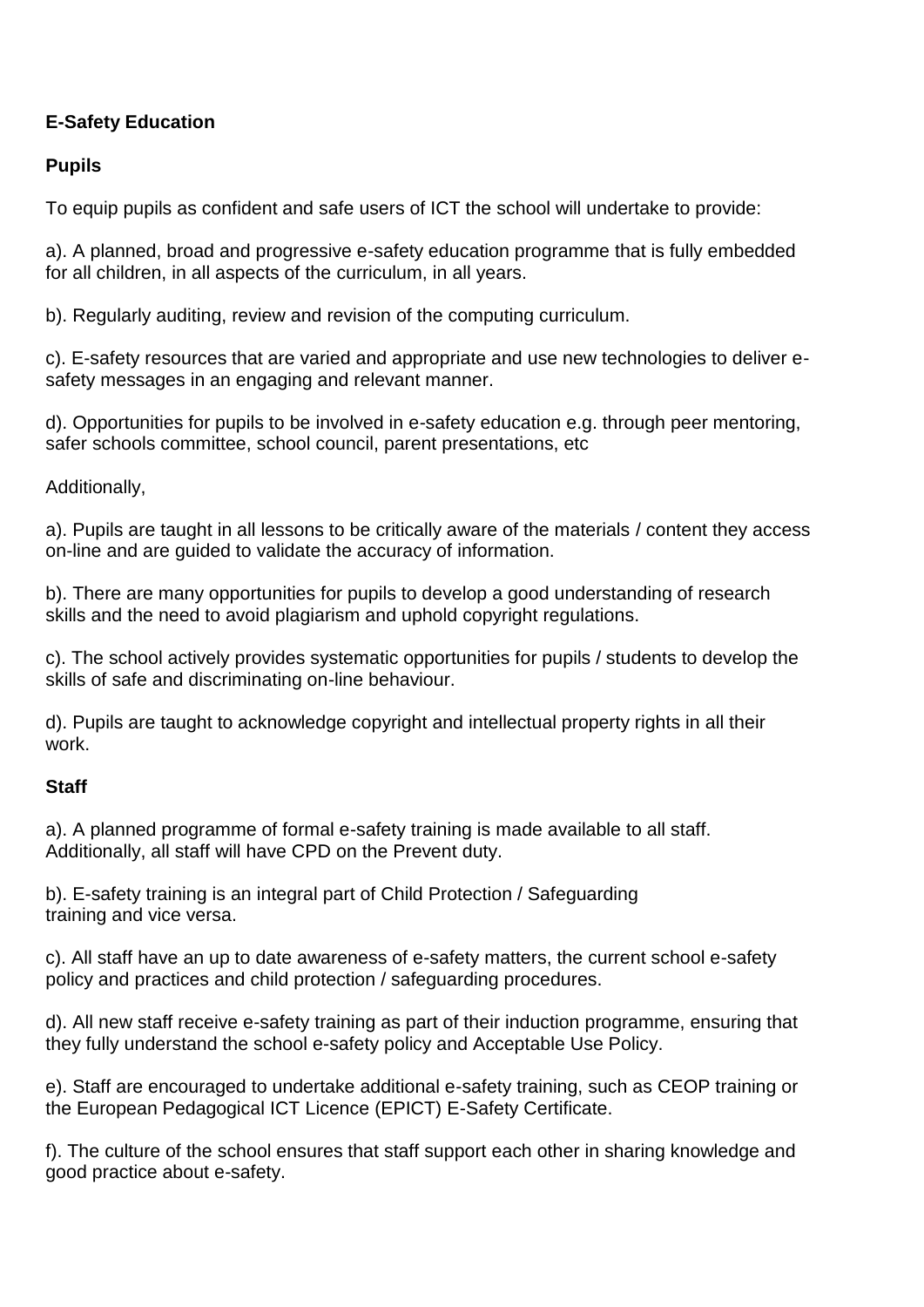g). The school takes every opportunity to research and understand good practice that is taking place in other schools.

h). Governors are offered the opportunity to undertake training.

# **Parents and the wider community**

There is a planned programme of e-safety sessions for parents, carers, etc. This is planned, monitored and reviewed by the e-safety co-ordinator with input from the e-safety committee.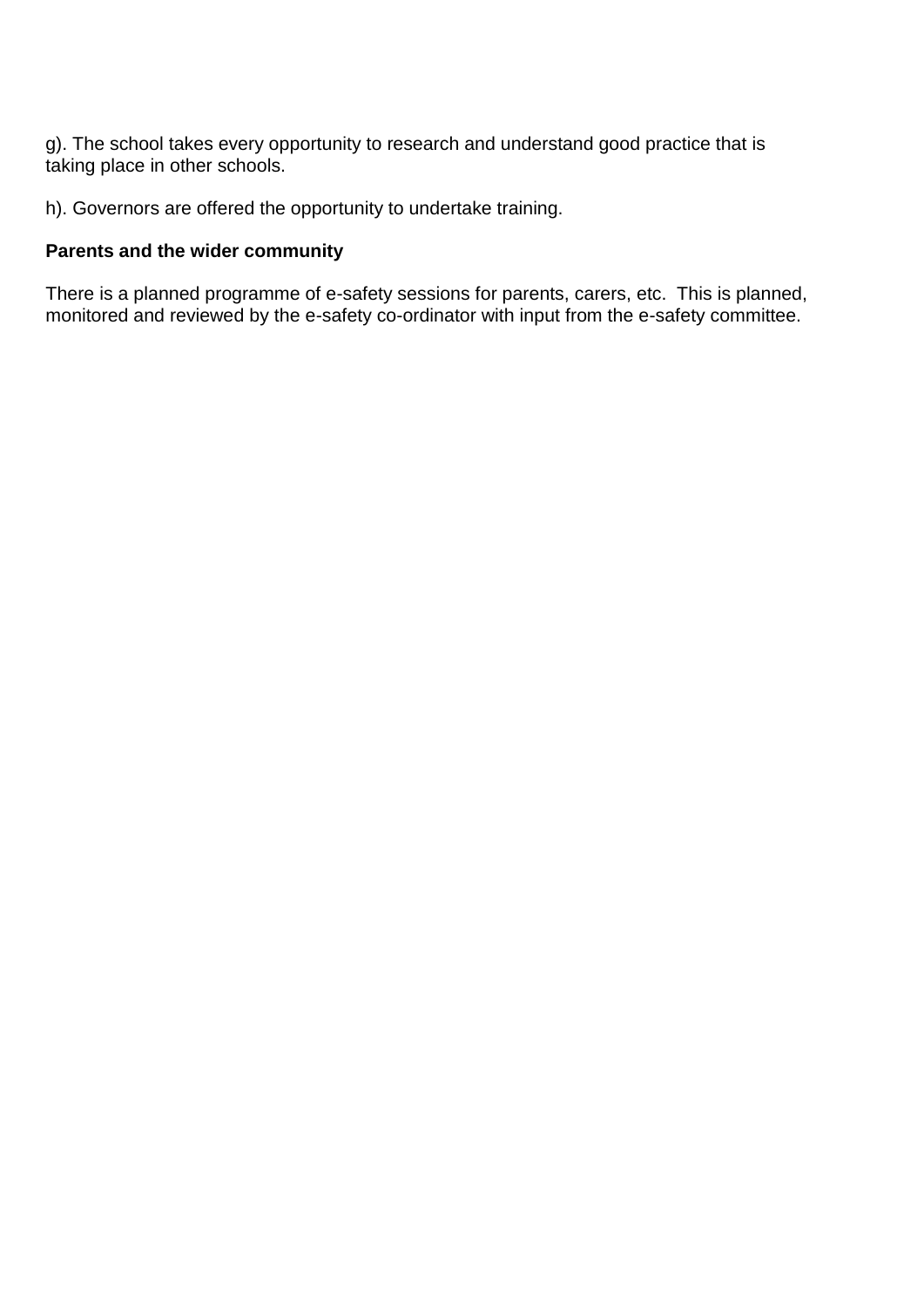# **Monitoring and reporting**

a). The school network provides a level of filtering and monitoring that supports safeguarding.

b). The impact of the e-safety policy and practice is monitored through the review / audit of esafety incident logs, behaviour / bullying logs, surveys of staff, students /pupils, parents / carers

c). The records are reviewed / audited and reported to:

- the school's senior leaders
- Governors
- Shropshire Local Authority (where necessary)
- Shropshire Safeguarding Children Board (SSCB) E-Safety Sub Committee (where necessary)
- d). The school action plan indicates any planned action based on the above.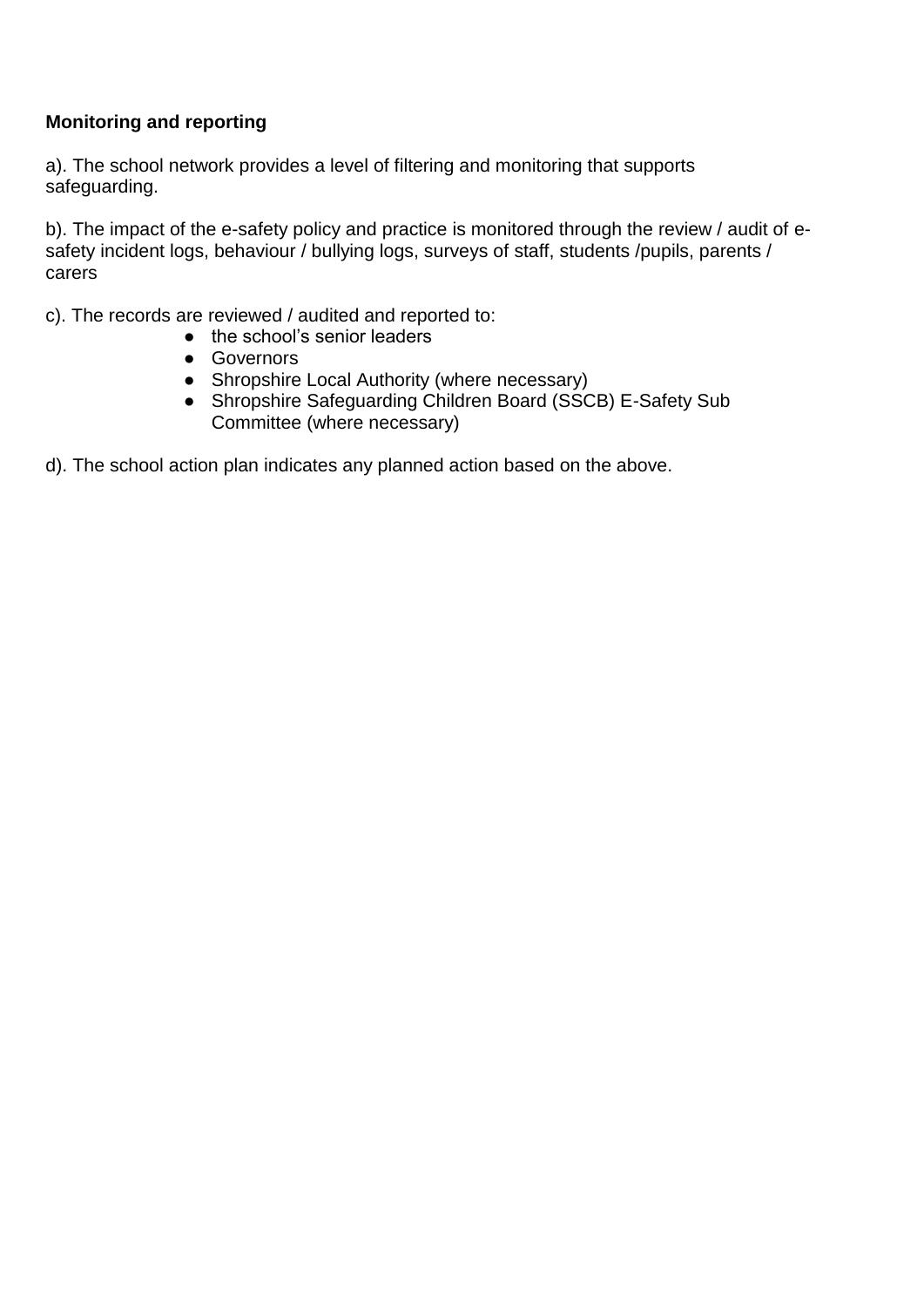# **Appendices**

# **Appendix 1 – Acceptable Use Policies**

# **Acceptable Use Policy for learners in KS1**

#### **I want to feel safe all the time.**

I agree that I will:

- o always keep my passwords a secret
- o only open pages which my teacher has said are OK
- $\circ$  only work with people I know in real life
- o tell my teacher if anything makes me feel scared or uncomfortable on the internet
- o make sure all messages I send are polite
- o show my teacher if I get a nasty message
- o not reply to any nasty message or anything which makes me feel uncomfortable
- $\circ$  not give my mobile phone number to anyone who is not a friend in real life
- o only email people I know or if my teacher agrees
- o only use my school email
- o talk to my teacher before using anything on the internet
- $\circ$  not tell people about myself online (I will not tell them my name, anything about my home and family and pets)
- o not upload photographs of myself without asking a teacher
- o never agree to meet a stranger

#### **Anything I do on the computer may be seen by someone else.**

I am aware of the CEOP report button **All CEOP REPORT** and know when to use it.

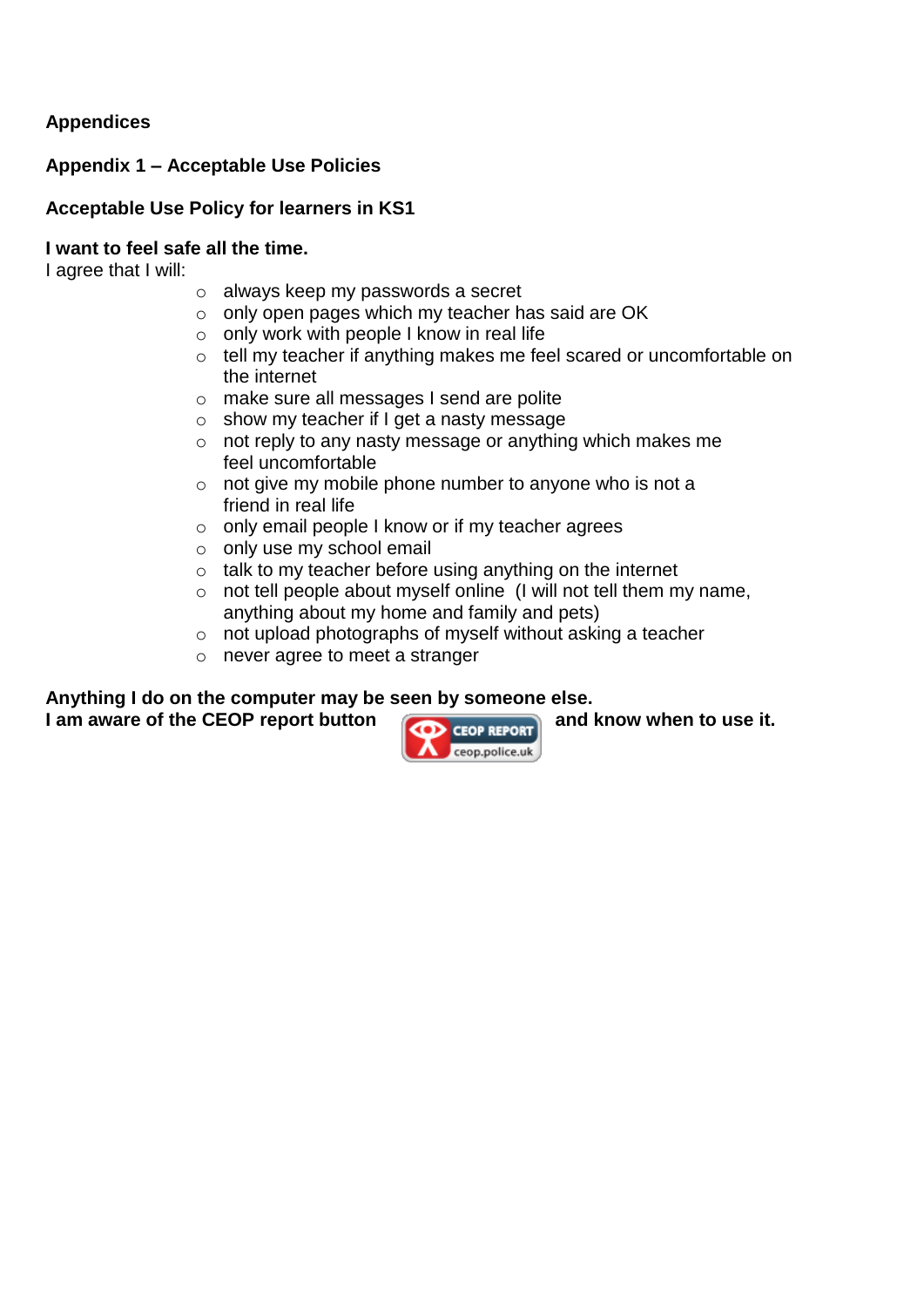# **Acceptable Use Policy for learners in KS2**

#### **When I am using the computer or other technologies, I want to feel safe all the time.**  I agree that I will:

- o always keep my passwords a secret
- o only use, move and share personal data securely
- $\circ$  only visit sites which are appropriate
- o work in collaboration only with people my school has approved and will deny access to others
- o respect the school network security
- o make sure all messages I send are respectful
- o show a responsible adult any content that makes me feel unsafe or uncomfortable
- o not reply to any nasty message or anything which makes me feel uncomfortable
- o not use my own mobile device in school unless I am given permission
- $\circ$  only give my mobile phone number to friends I know in real life and trust
- o only email people I know or approved by my school
- o only use email which has been provided by school
- o obtain permission from a teacher before I order online
- $\circ$  discuss and agree my use of a social networking site with a responsible adult before joining
- $\circ$  always follow the terms and conditions when using a site
- o always keep my personal details private. (my name, family information, journey to school, my pets and hobbies are all examples of personal details)
- o always check with a responsible adult before I share images of myself or others
- $\circ$  only create and share content that is legal
- o never meet an online friend without taking a responsible adult that I know with me

**I am aware of the CEOP report button and know when to use it. I know that anything I share online may be monitored. I know that once I share anything online it is completely out of my control and may be used by others in a way that I did not intend.**

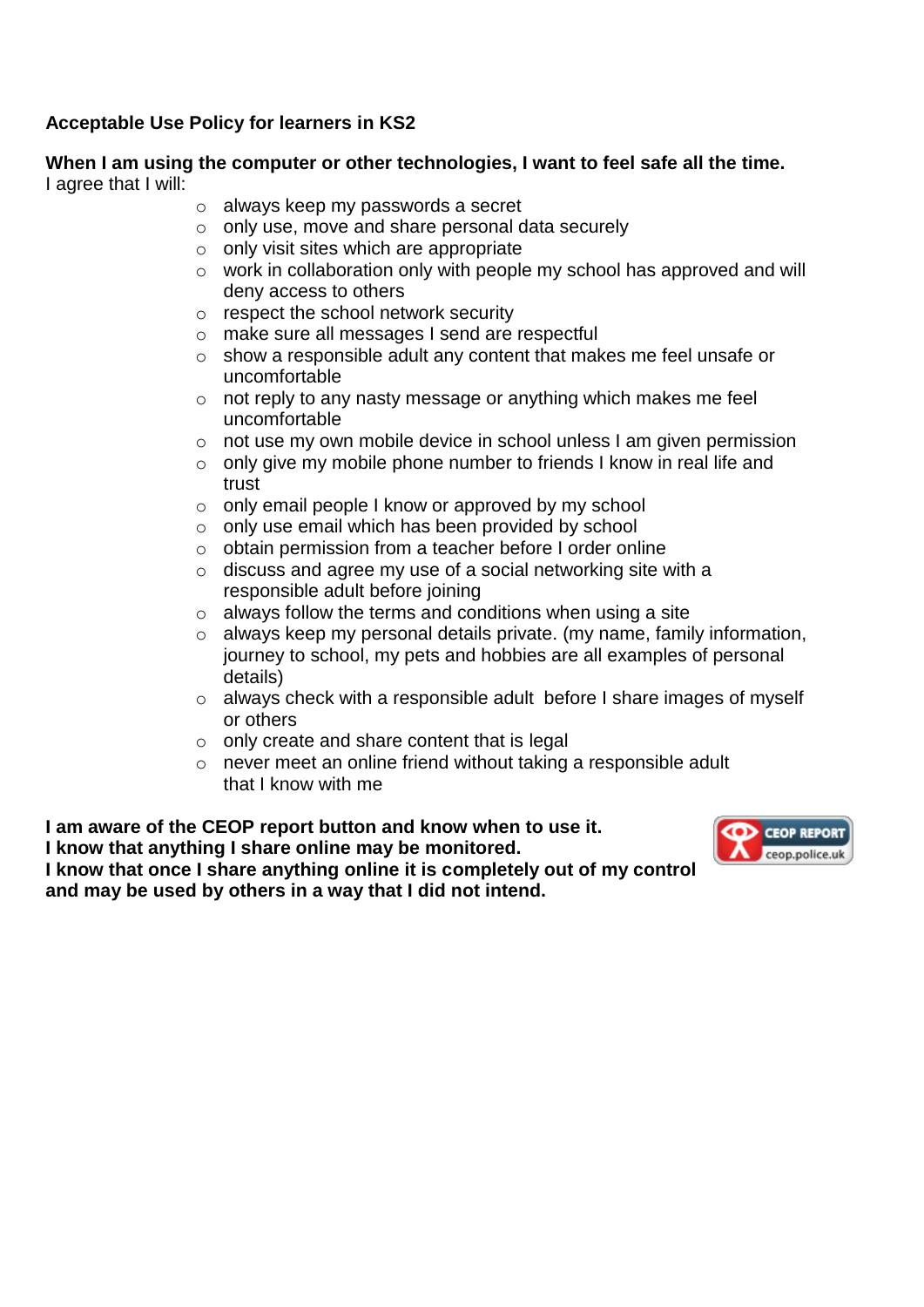# **Acceptable Use Policy for Home Learning for Parents and Pupils**

# *The policy aims to ensure that any communications technology is used without creating unnecessary risk to users whilst supporting learning from home.*

I agree that I will:

- always keep passwords a secret
- always keep 'Magic Badges' and/or 'Emoji Passwords' in a secure location
- only use Google Classroom when the teacher instructs to do so
- only use Google Drive (inc. Google docs) to complete homework or home learning tasks set by the teacher
- only access computer programmes via Wonde single sign-on when instructed to do so by the class teacher (except Accelerated Reader to take reading quizzes, Times Table Rockstars to practice times tables and Nessy Spellings to practice spellings, which can all be accessed at any time)
- only share work with the class teacher
- communicate with the class teacher via the contact form on the school's website or via the home-learning email, when necessary
- always Logout or Shutdown at the end of each session/use

Agreement made using an Online Form:<https://forms.gle/PoCpsHqZCdZRbsP18>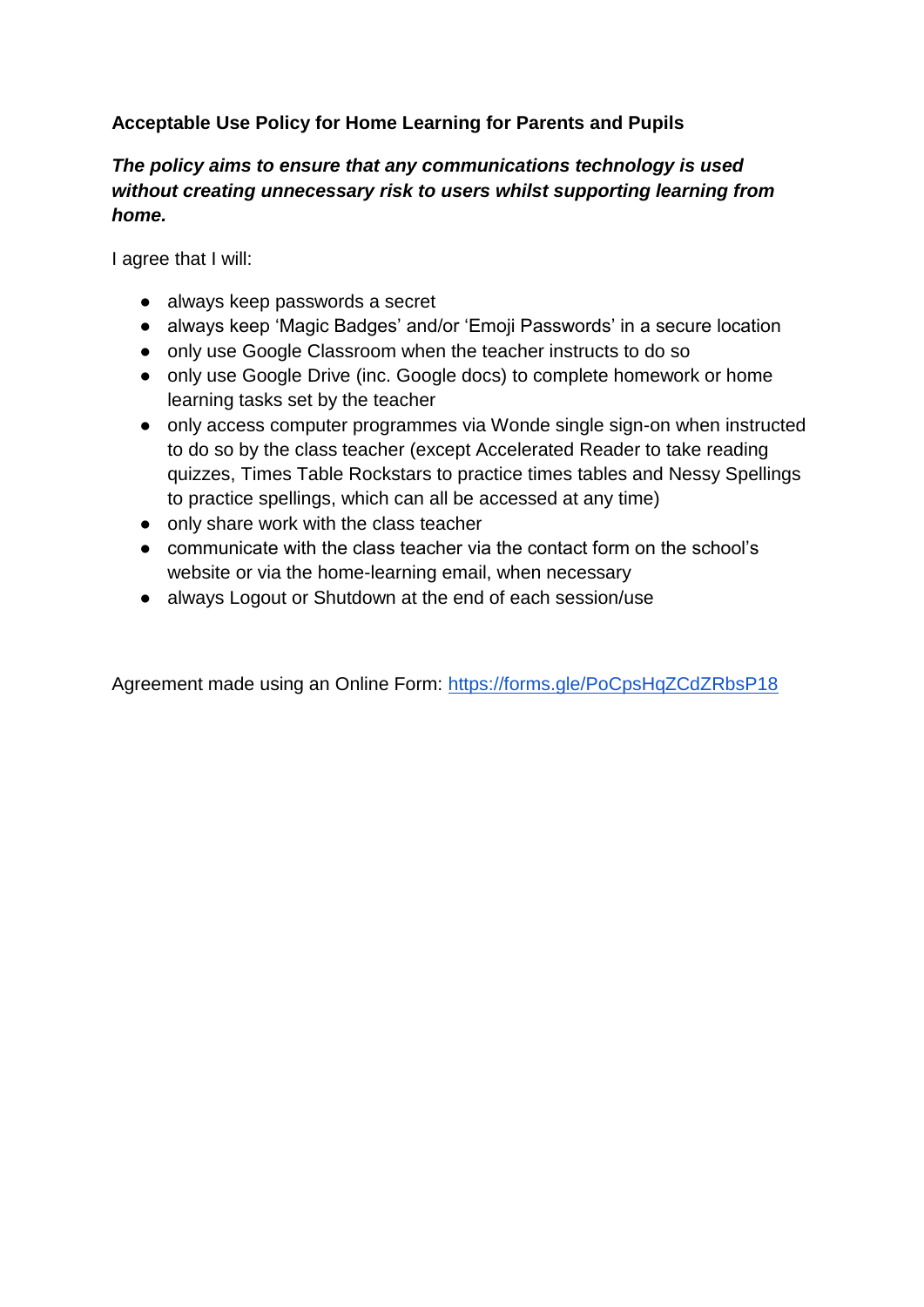# **Acceptable Use Policy for any adult working with learners**

#### **The policy aims to ensure that any communications technology is used without creating unnecessary risk to users whilst supporting learning.**

I agree that I will:

- o only use, move and share personal data securely
- o respect the school network security
- $\circ$  implement the schools policy on the use of technology and digital literacy including the skills of knowledge location, retrieval and evaluation, the recognition of bias, unreliability and validity of sources
- o respect the copyright and intellectual property rights of others
- o only use approved email accounts
- $\circ$  only use pupil images or work when approved by parents and in a way that will not enable individual pupils to be identified on a public facing site.
- $\circ$  only give permission to pupils to communicate online with trusted users.
- $\circ$  use the ICT facilities sensibly, professionally, lawfully, consistent with my duties and with respect for pupils and colleagues.
- o not use or share my personal (home) accounts/data (eg Facebook, email, ebay etc) with pupils
- o set strong passwords which I will not share and will change regularly (a strong password is one which uses a combination of letters, numbers and other permitted signs).
- o report unsuitable content and/or ICT misuse to the named e-Safety officer
- o promote any supplied E safety guidance appropriately.

#### **I know that anything I share online may be monitored. I know that once I share anything online it is completely out of my control and may be used by others in a way that I did not intend.**

I agree that I will not:

- o visit internet sites, make, post, download, upload or pass on, material, remarks, proposals or comments that contain or relate to:
- inappropriate images
- promoting discrimination of any kind
- promoting violence or bullying
- promoting racial or religious hatred
- promoting illegal acts
- breach any Local Authority/School policies, e.g. gambling
	- o do anything which exposes others to danger
	- o post any other information which may be offensive to others
	- o forward chain letters
	- o breach copyright law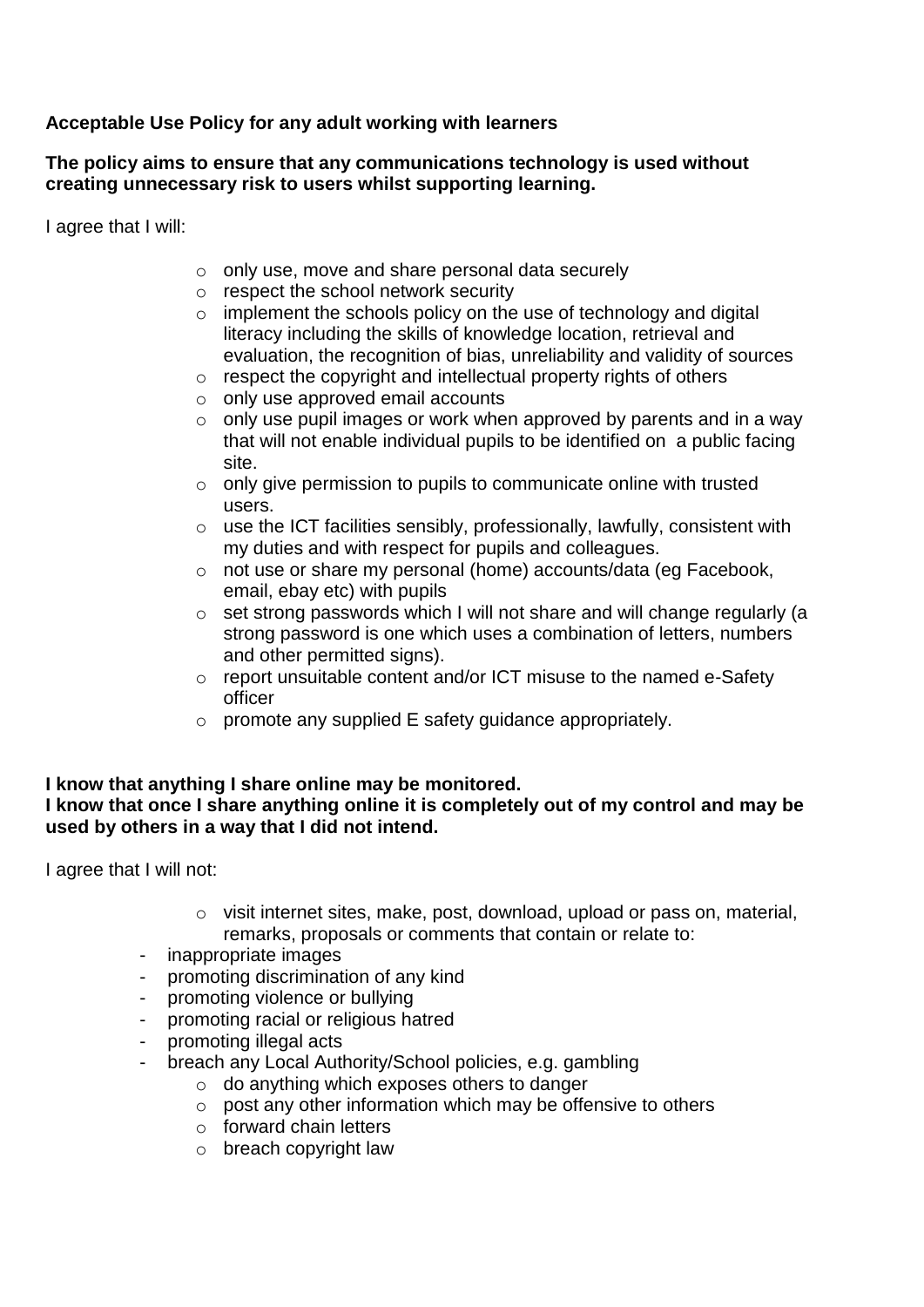- o use personal digital recording equipment including cameras, phones or other devices for taking/transferring images of pupils or staff without permission
- o store images or other files off site without permission from the head teacher or their delegated representative.

I will ensure that any private social networking sites, blogs, etc that I create or actively contribute to, do not compromise my professional role.

I understand that data protection policy requires me to keep any information I see regarding staff or pupils which is held within the school's management information system private, secure and confidential. The only exceptions are when there is a safequarding issue or I am required by law to disclose such information to an appropriate authority.

#### **I accept that my use of the school and Local Authority ICT facilities may be monitored and the outcomes of the monitoring may be used.**

**Signed** *Signed*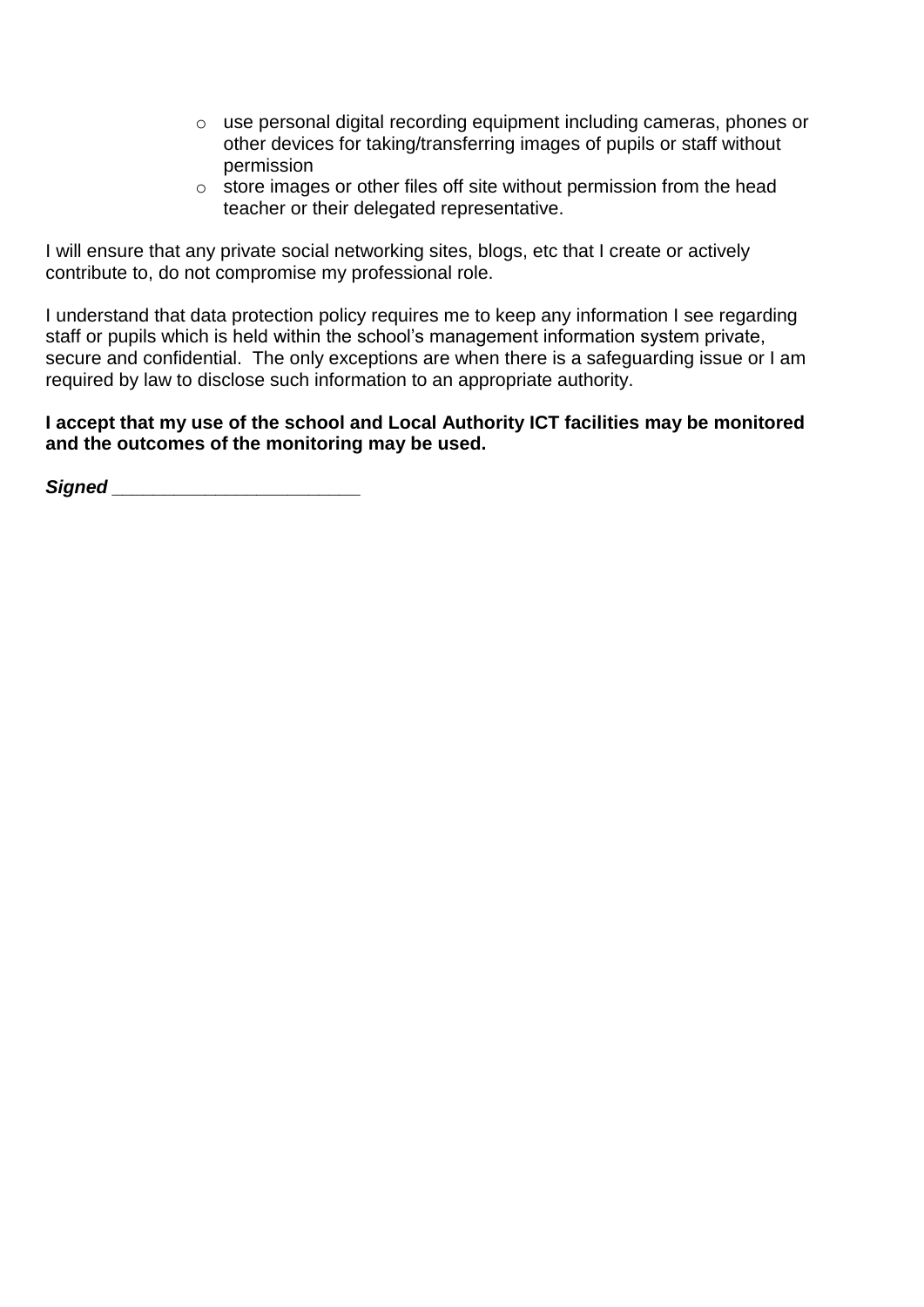# **AUP Guidance notes for schools and governors**

#### *The policy aims to ensure that any communications technology (including computers, mobile devices and mobile phones etc.) is used to supporting learning without creating unnecessary risk to users.*

The governors will ensure that:

- o learners are encouraged to enjoy the safe use of digital technology to enrich their learning
- o learners are made aware of risks and processes for safe digital use
- o all adults and learners have received the appropriate acceptable use policies and any required training
- o the school has appointed an e-Safety Coordinator and a named governor takes responsibility for e-Safety
- o an e-Safety Policy has been written by the school, building on the LSCB e Safety Policy and BECTA guidance
- $\circ$  the e-Safety Policy and its implementation will be reviewed annually
- o the school internet access is designed for educational use and will include appropriate filtering and monitoring
- o copyright law is not breached
- $\circ$  learners are taught to evaluate digital materials appropriately
- o parents are aware of the acceptable use policy
- o parents will be informed that all technology usage may be subject to monitoring, including URL's and text
- o the school will take all reasonable precautions to ensure that users access only appropriate material
- $\circ$  the school will audit use of technology establish if the e-safety policy is adequate and appropriately implemented
- o methods to identify, assess and minimise risks will be reviewed annually
- o complaints of internet misuse will be dealt with by a senior member of staff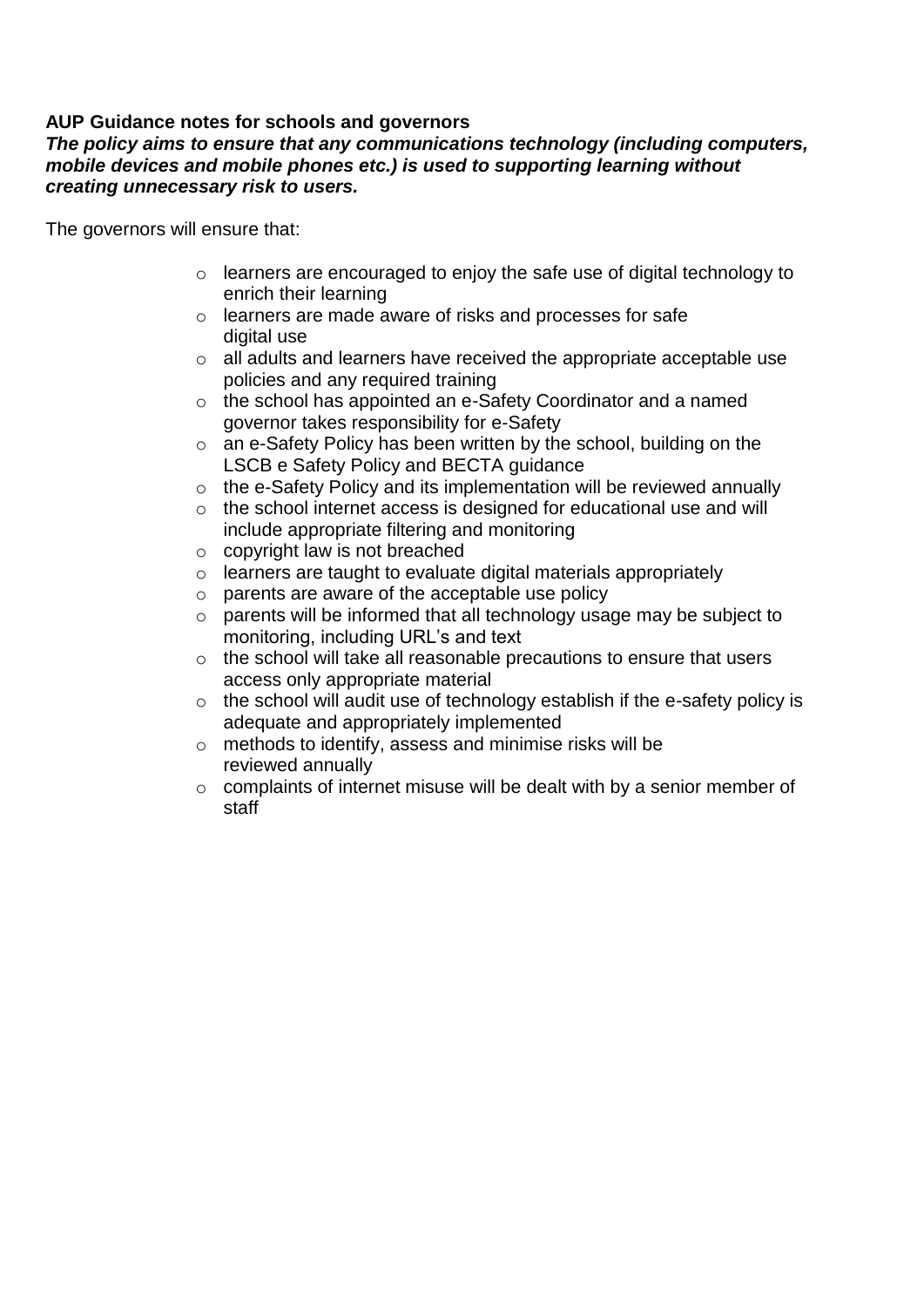#### **Appendix 2 – Parent letter – internet/e-mail use**

#### *TRINITY CE PRIMARY SCHOOL*

**Parent / guardian name:**…………………………………………………………….. **Pupil name:** ………………………………………………………………………………. **Pupil's registration class:** ……………………………………

As the parent or legal guardian of the above pupil(s), I grant permission for my child to have access to use the Internet, the Virtual Learning Environment, school Email and other ICT facilities at school. I know that my daughter or son has signed a form to confirm that they will keep to the school's rules for responsible ICT use, outlined in the Acceptable Use Policy (AUP). I also understand that my son/daughter may be informed, if the rules have to be changed during the year.

I accept that ultimately the school cannot be held responsible for the nature and content of materials accessed through the Internet and mobile technologies, but I understand that the school will take every reasonable precaution to keep pupils safe and to prevent pupils from accessing inappropriate materials. These steps include using a filtered internet service, secure access to email, employing appropriate teaching practice and teaching e-safety skills to pupils.

I understand that the school can check my child's computer files, and the Internet sites they visit. I also know that the school may contact me if there are concerns about my son/daughter's e-safety or e-behaviour. I will support the school by promoting safe use of the Internet and digital technology at home and will inform the school if I have any concerns over my child's e-safety.

I am aware that the school permits parents/carers to take photographs and videos of their own children in school events and that the school requests that photos/videos are not shared on any social networking site such as Facebook if the photos/videos contain images of other children. I will support the school's approach to e-Safety and will not upload or add any pictures, video or text that could upset, offend or threaten the safety of any member of the school community

**Parent's signature:**……………………………………………. **Date:**………………….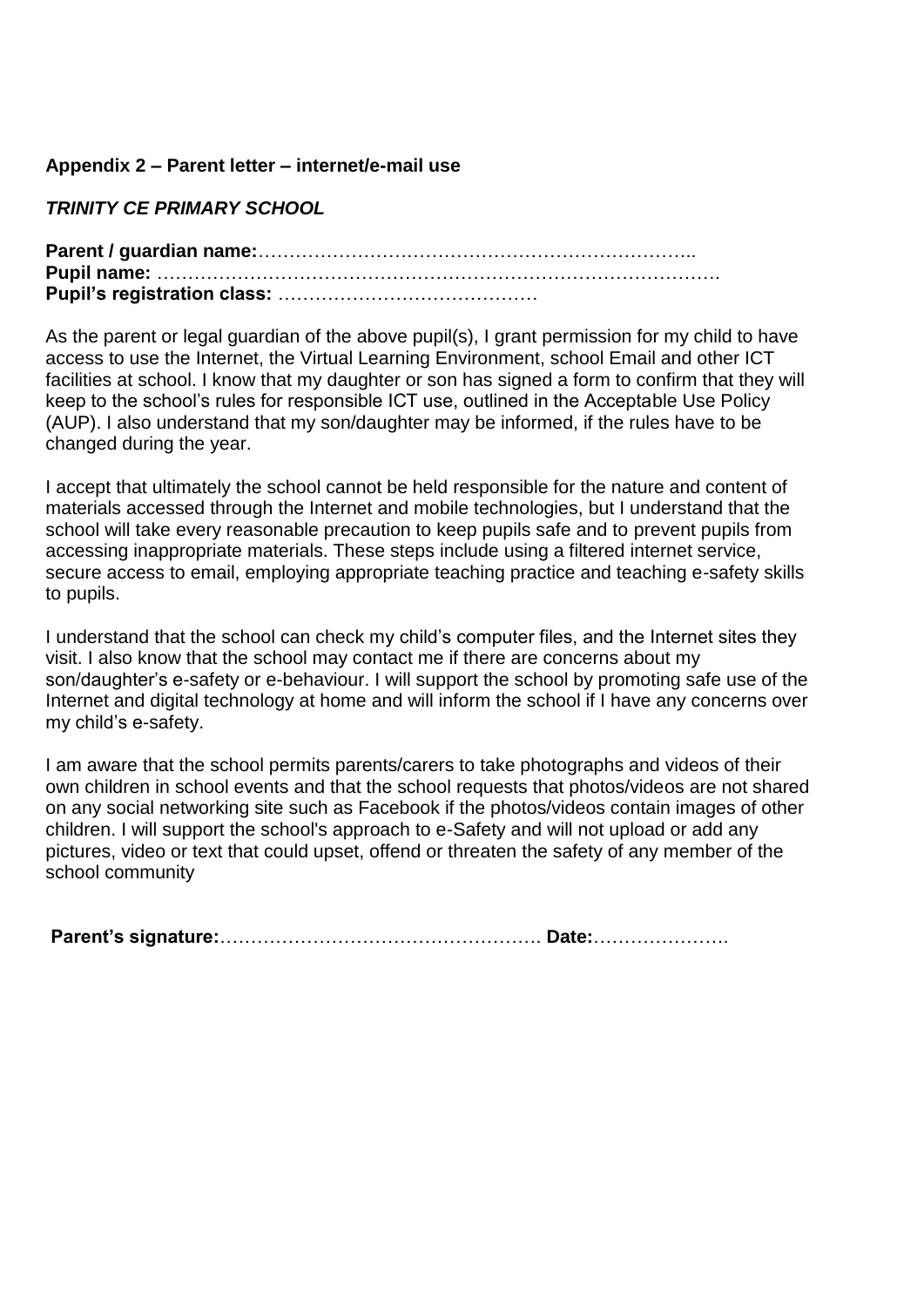# **Appendix 3 – School audit**

Audit

The self-audit in should be completed by the member of the Management Team responsible for the e-safety policy.

Is there a school e-safety Policy that complies with Shropshire guidance? Yes/No

| Date of latest update (at least annual):                | January 2016                   |
|---------------------------------------------------------|--------------------------------|
| The Leadership team member responsible for e-safety is: | John Rowe                      |
| The governor responsible for e-Safety is:               | Premises, H&S Committee        |
| The designated member of staff for child protection is: | John Rowe/Jack Pittaway        |
| The e-Safety Coordinator is:                            | John Rowe                      |
| The e-Safety Policy was approved by the Governors on    | 10/1/16                        |
| The policy is available for staff at:                   | School website and policy file |
| The policy is available for parents/carers at:          | School website                 |
| Date of E-safety training for staff                     | January 2015                   |
| Date of Prevent training                                | March 2016                     |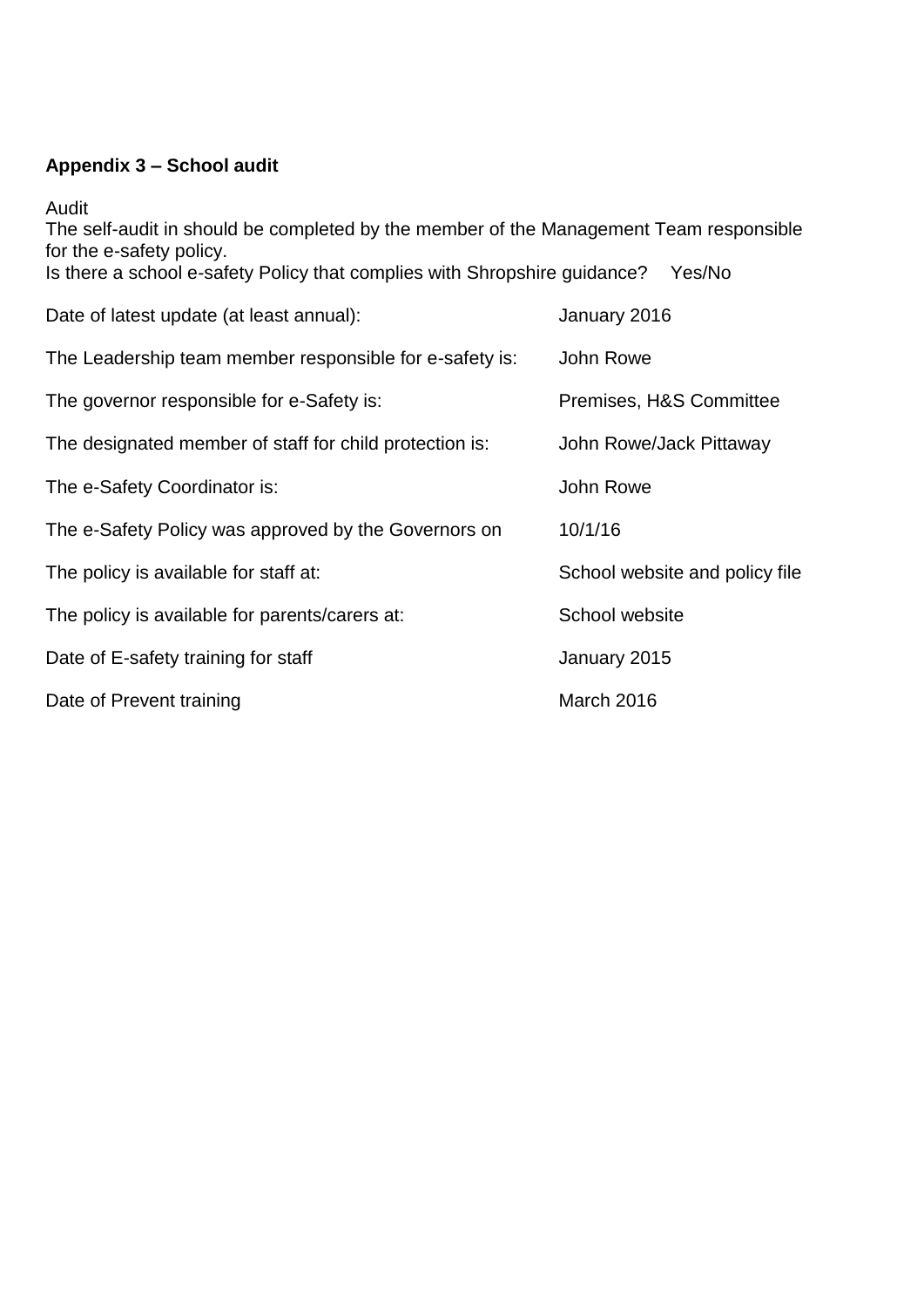# **Appendix 4 – Photo/video consent**

School Name:

Name of child:

Class:

During the year the staff may intend to take photographs of your child for promotional purposes. These images may appear in our printed publications, on video, on our website, or on all three. They may also be used by the local newspapers.

To comply with the Data Protection Act 1998, we need your permission before we take any images of your child. Please answer the questions below then sign and date the form where shown. Please bring the completed form to the ceremony. No photographs of your child will be taken until we are in receipt of this consent.

Please circle your answer

| 1. May we use your child's image in our printed promotional publications? | Yes / No |
|---------------------------------------------------------------------------|----------|
| 2. May we use your child's image on the school website/SLG?               | Yes / No |
| 3. May we record your child's image on our promotional videos?            | Yes / No |
| 4. May we use your child's image in the local press?                      | Yes / No |

Signature: Date: Date: Date: Date: Date: Date: Date: Date: Date: Date: Date: Date: Date: Date: Date: Date: Date: Date: Date: Date: Date: Date: Date: Date: Date: Date: Date: Date: Date: Date: Date: Date: Date: Date: Date: D

Your name (in block capitals):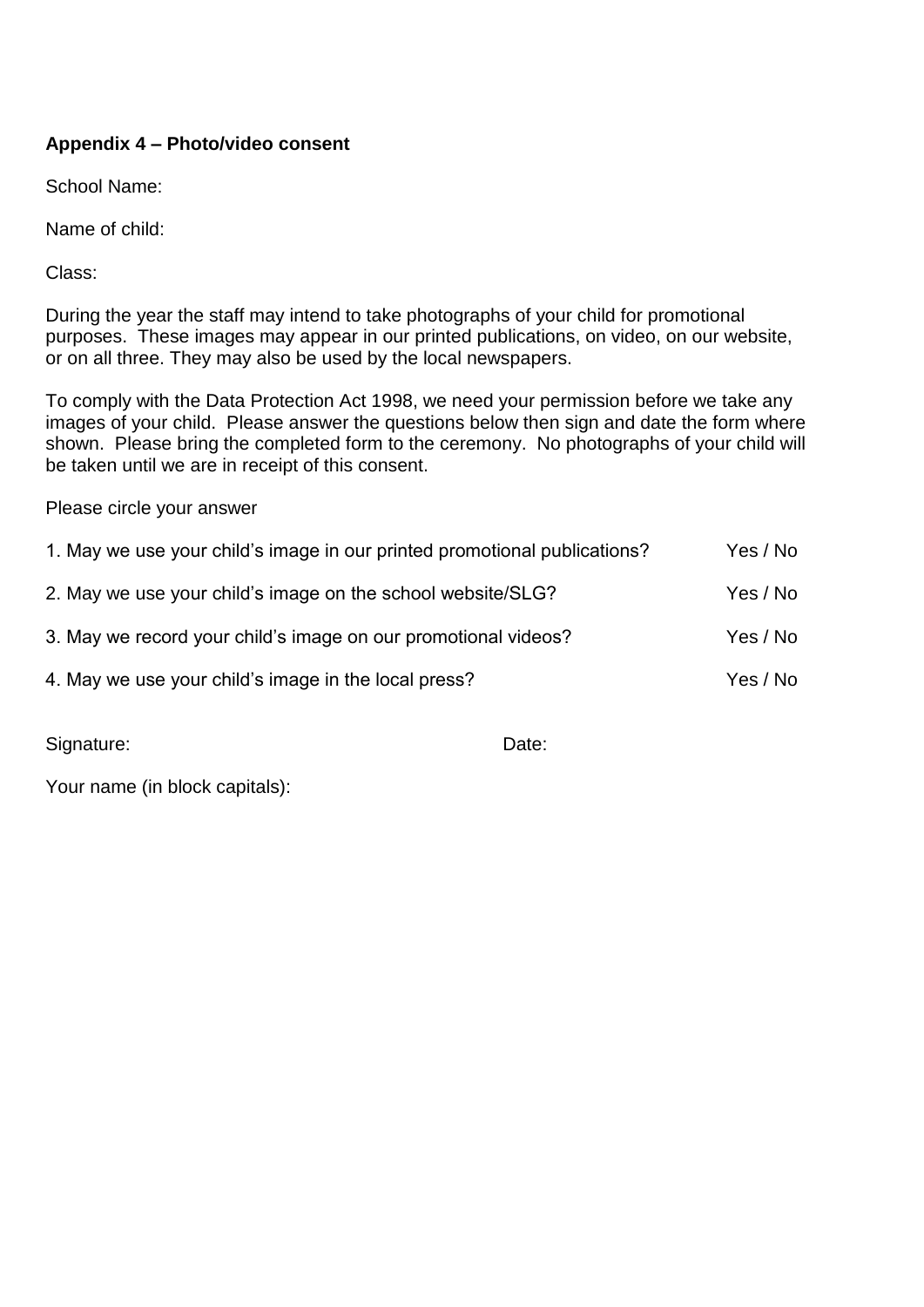# **Appendix 5 – Links**

#### **(a) Shropshire Council Education Improvement Service documentation**

All EIS Service e-safety documentation can be found at:

<https://www.shropshirelg.net/supporting-teaching-and-learning/e-safety/>

#### **(b) The Safe Use of New Technologies**

The Safe Use of New Technologies report is summary of findings from OFSTED based on 35 e-safety inspections carried out in a range of settings.

<http://bit.ly/9qBjQO>

#### (**c) 360 degree Safe**

The policy guidance is based upon criteria with the 360 degree safe framework. The framework can be found at:

[http://www.360degreesafe.org.uk](http://www.360degreesafe.org.uk/)